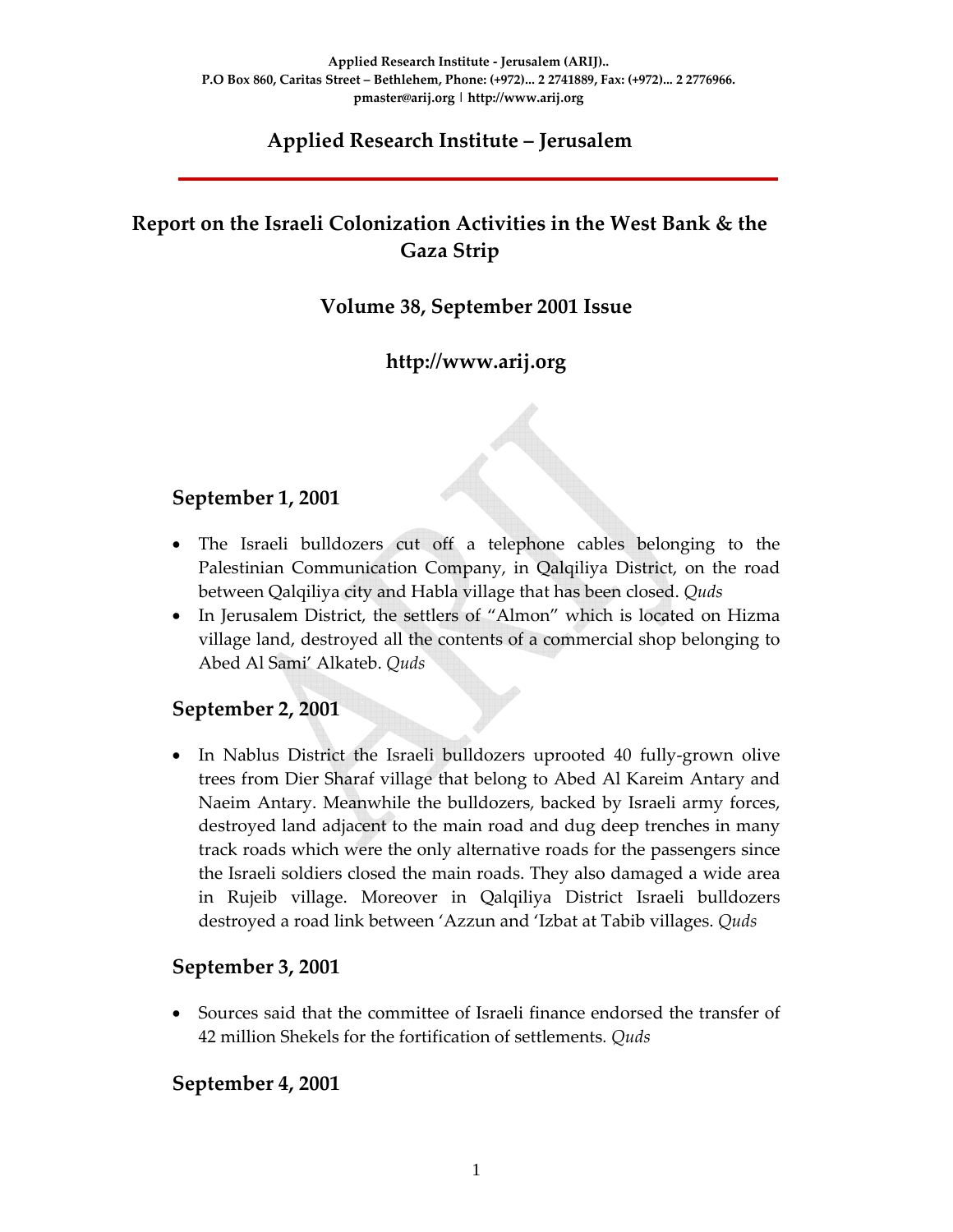- The Susiya Jewish settlers' uprooted 100 olive trees on the main road of Yatta village in Hebron District. *Quds*
- A number of Jewish settlements in Hebron District tried to burn a Turkish traditional bathroom, which is located close to the settlements communities in the Hebron old city. *Quds*

## **September 5, 2001**

- The Israeli bulldozers destroyed road that links Al Sumara neighborhood to Nablus and isolated it from the city center. Eyewitnesses said the Israeli army bulldozed an estimated two dunums of agricultural land cultivated with olive in Deir Sharaf village and owned by the farmer Omar Wawi. Furthermore, the Jewish settlers constructed and paved many bypass roads on lands that were confiscated for Avnei Hefetz settlement expansion especially Kafr Al labad village in Tulkarem District. Moreover, in Ramallah District the mayor of Abud village, Elias Azar, confirmed the Israeli Authorities tightened the siege on the village, and he added that the settlers of Halamish, accompanied by the Israeli forces, bulldozed a wide area from the village land, also uprooted 3600 of olive trees with the object of executing the colonization plans in Qarnet Madi area and set up a military camp on Baiyad 'Abud land region. *Quds*
- According to the mayor of Beit Furik village, the Israeli occupation started bulldozing a hill on the village in Nablus District. *Jadeeda*

## **September 6, 2001**

• The Israeli forces, accompanied by military bulldozers, destroyed two dunums of agricultural land cultivated with olive trees that is located in the northern area of Qalqiliya District called "Khelat al 'Ama" region and belong to Abed Allah Abu Daraneh and Mouhamed Abu Daraneh. *Quds &Jadeeda*

#### **September 7, 2001**

• The Israeli bulldozers continued digging more trenches in the villages, especially northwest Jerusalem; also they dug trenches in the roads of Ras Khamis near Shu'fat refugee camp, and between Al Eizariya with At Tur towns, in addition near Beit Hanina neighborhood with Beit Iksa*. Quds*

#### **September 8, 2001**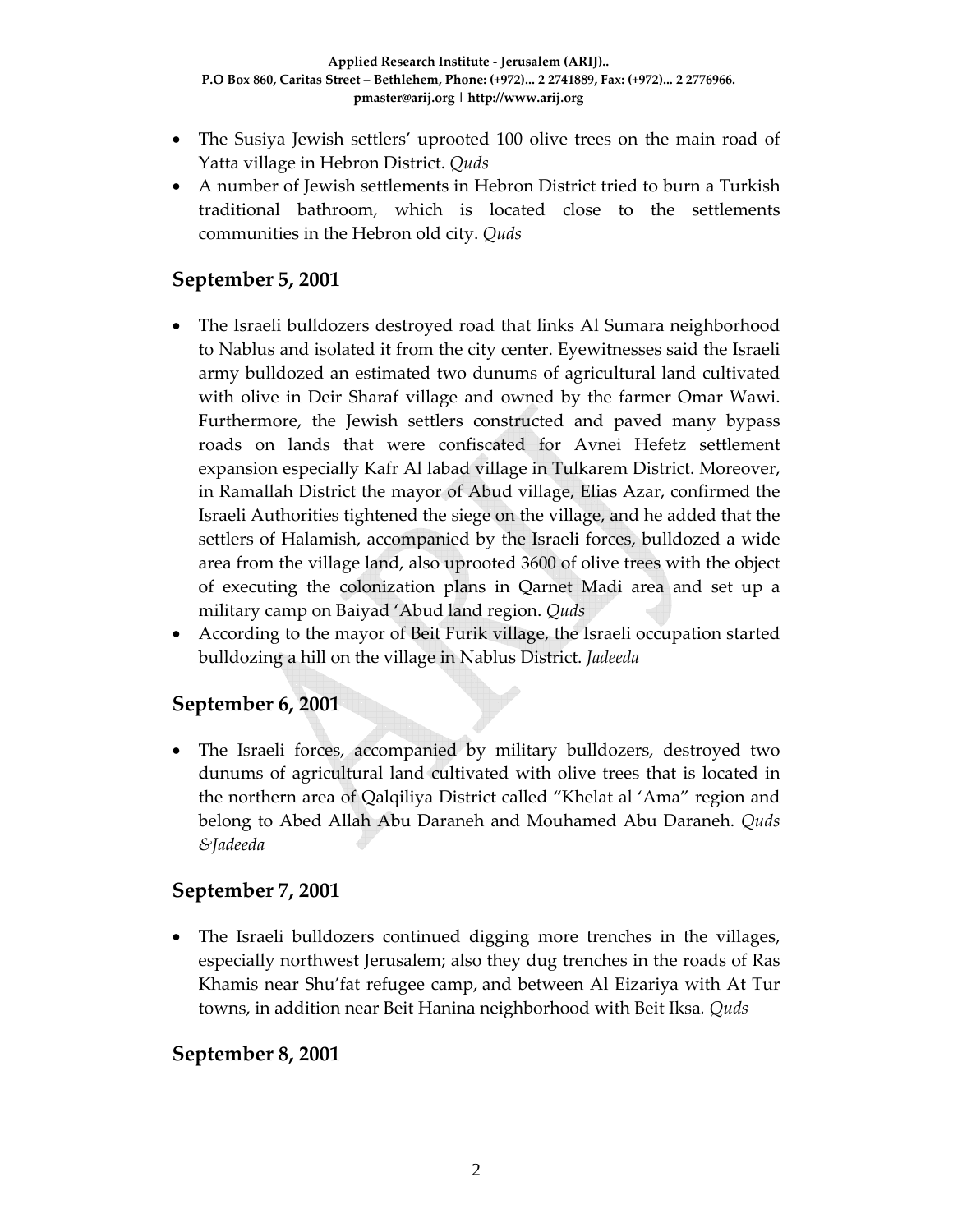- A group of Jewish settlers in Hebron District beat to death a Palestinian child called Khaled Arafat Al Batsh (3 years old) from Hebron downtown. *Quds*
- The Jewish settlers set fire to commercial store with its properties in Al Shuhada' street in Hebron downtown belong to Rargheb Al Salimah. *Quds*.

## **September 9, 2001**

- The Palestinian general security said that the Israeli forces demolished a house located to the east of Tubas village in Jenin District. Moreover, in Hebron District a group of settlers stormed building in the city and demolished the properties. Quds
- The Jewish settlers threw stones into a group of teachers and students as well as set fire to sewing factory, which located near Al Daboiya neighborhood owned by Ragheb Al Salaima*. Jadeeda.*

### **September 10, 2001**

- In Hebron District, The Israeli forces destroyed a large amount of cables (length 2.000 m) were to be used for supplying electricity power to the village of Arab Ar Ramadin southwest Adh Dhahiriya village under the pretext of not having permits also in the same area they damaged a 20 m long and 8 m wide bridge in Al Qariyat hamlet that linked it with the main road. They alleged it was built without a permit. *Quds, Jadeeda & PIC*
- The Israeli forces intensified their presence in Tulkarem District and on the bypass road that leads to Enav and Avnei Hefetz settlements, as eyewitnesses said that the Israeli forces set up blocks on the main road that links Al Sha'rawi village with Tulkarem town and prevented the Palestinian villagers from reaching to the town. Also, they closed An Nazla al Gharbiya village by a tank and prohibited the villagers from traveling.

#### **September 11, 2001**

• In Jerusalem District the Israeli bulldozers, backed up by a large number of police forces and soldiers, demolished three Palestinian houses in Beit Hanina neighborhood. The houses were located on a hill near Rekhes Shuafat settlement and next to a bypass road that links road no# 45 with Bir Nabala and Beit Hanina towns passing through Ramot settlement. The allegation was that the structures were built without permits. The demolished houses belong to: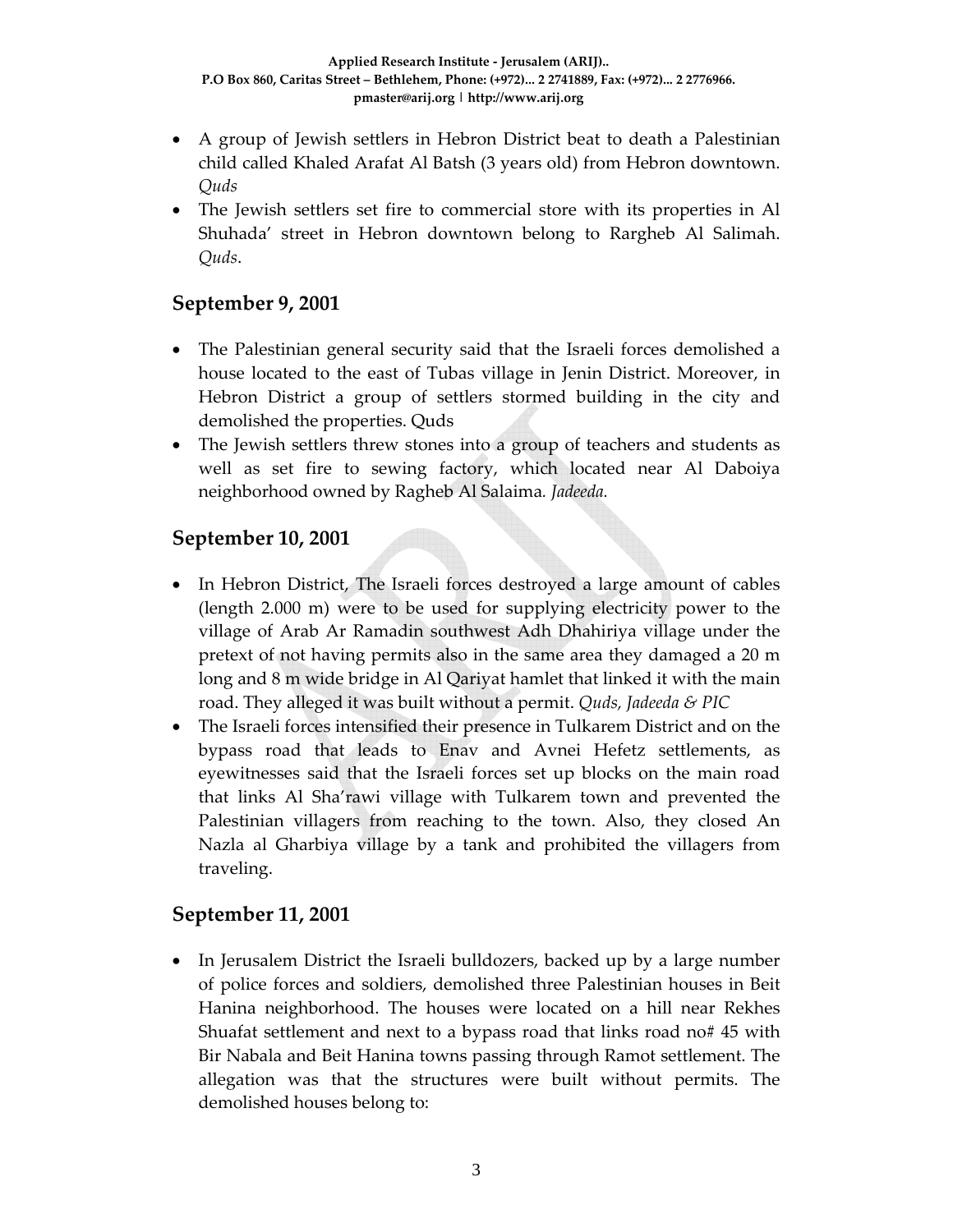- 1. *Ramadan Bader*
- 2. *'Ayshah Abu Nab*
- 3. *Marim Jaradat*
- The Israeli authorities forced the inhabitants to leave their houses with only a few minutes for evacuation. They were not given any prior notification of the demolition. The Jerusalem center confirmed that they could prevent the demolishing order of another three houses belonging to: Amal Kawasdeh, Shadeh Jubran and Fawziya Shahry who received demolition orders. These demolitions aim at opening a new settlement bypass road to link the settlements in east Jerusalem with Atarot industrial zone and Qalandiya airport. Jadeeda, Quds & JPost.
- Israeli construction and planning officer delivered a number of demolition notices for commercial stores and other structures that are located on the sides of the so‐called trans‐Samaria bypass road in Biddya and Mas‐ha villages of Salfit District. *Quds*

#### **September 13, 2001**

• The Israeli forces destroyed underground wells which are located in Hablah village entrance. This lead to the damage of wide areas of agricultural land cultivated with trees and vegetables and belonging to Ahmad Shanty family. Moreover Jewish settlers, under the protection of Israeli army, burned six cars and three greenhouses located on the entrance of Hablah village owned by Qalqiliya villagers named Neim Shawahneh, Kaied Ata, and Abed Al Rahman Al Aqra'. *Jadeeda& Quds*

#### **September 14, 2001**

- In Yatta village of Hebron District, villagers confronted a group of settlers and Israeli forces that attempted to appropriate scores of dunums of land located in area called Al Makhfara hill east of Yatta village and close to Ma'on settlement. The aim was to set up a new settlement outpost. *Jadeeda& Quds*
- *As "Kol HaIr" Israeli newspaper mentioned,* the Israeli Authorities are preparing a plan to demolish Palestinian houses in the west bank under a pretext of building without permits*. Quds*

#### **September 15, 2001**

• The local council of Al Jib village, northwest Jerusalem city, warned of a health and environment disaster in the area. They said that the Israeli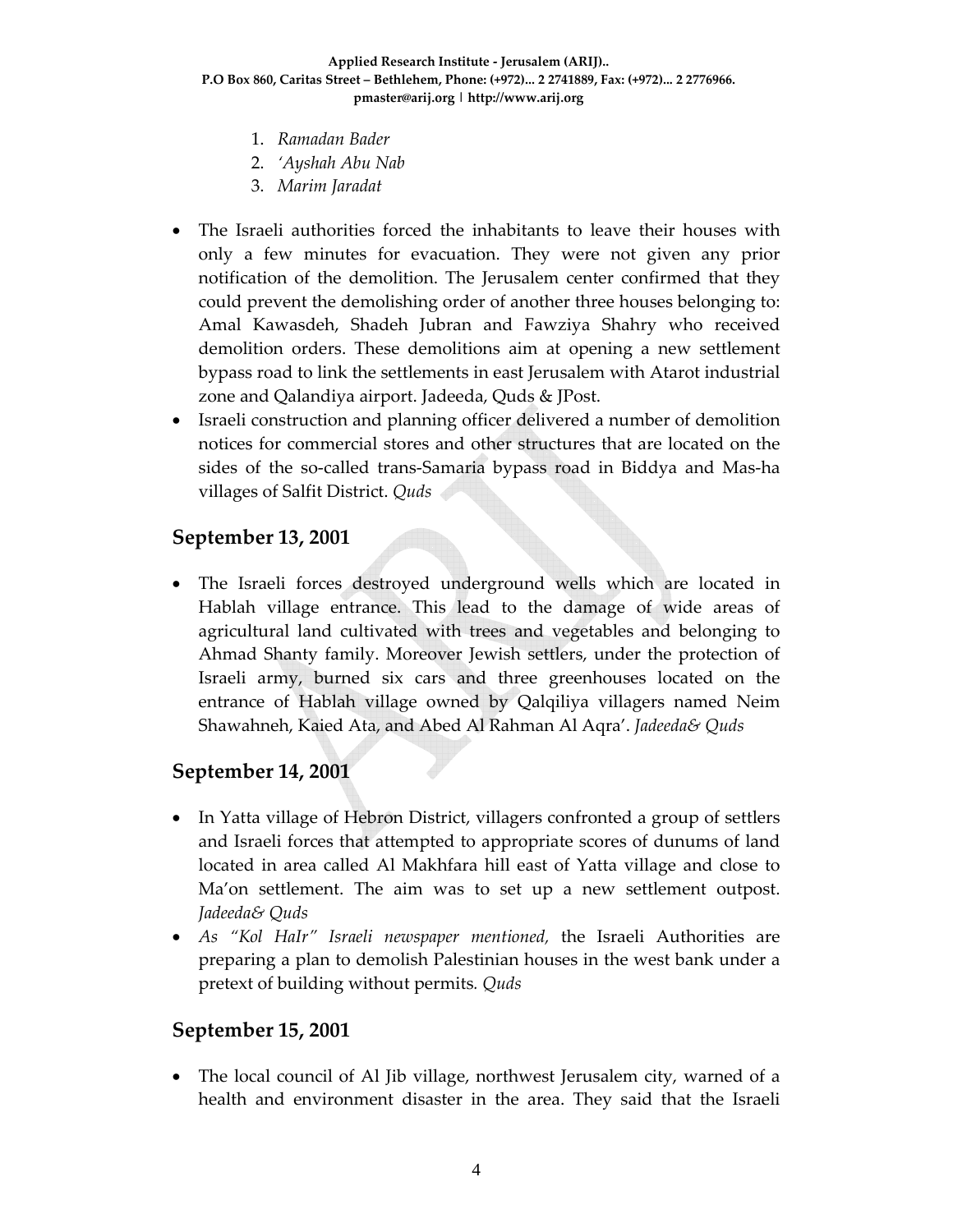forces have finished digging a trench, 300 meters long and two meters wide. The settlements surrounding Al Jib (Givat Zeev, Hadasha and Givon) have reportedly dumped their wastewater into the trench and the villagers are afraid this will cause different diseases. *Quds*

- The Israeli bulldozers guarded by three military patrols demolished parts of cultural center in Silat Adh Dhahr of Jenin District. *Quds*
- Tens of dunums of agricultural land were bulldozed by Israeli bulldozers on a settlement bypass road to the south of Nablus District. *Quds*

### **September 16, 2001**

• Israel announced that the area between Salem checkpoint and Tulkarem is a closed military are. Quds.

### **September 17, 2001**

• The Israeli *Haarertz* newspaper said that the settlements' regional councils in the West Bank and Gaza strip would house three outposts that have been recently approved. Moreover, they intend to boost the population of 12 other outposts. Three will be housed during the next week, "Kfar Eldad" east Gush Etzion, "Har Efraim" near Kedumim settlement and "Self" in Gush Qatif. They also intend to house Givat Hanatsif near Beit Haggai settlement in Hebron region, the hill west of Bracha settlement, a hill west of Shavei Shomron and Tsofit near Neve Tsuf in Ramallah region. *Quds*.

#### **September 19, 2001**

• The Israeli forces, accompanied by number of bulldozers, destroyed caves and tents belonging to Bedouin communities in near Suisa hamlets south Hebron and demand they leave the area and the tents erected near Susiya settlement that is set up on their land, proposing to establish a new settlement. *Jadeeda & Quds*

#### **September 20, 2001**

The Israeli forces closed the main road that leads to Tuqu' village and links between Bethlehem and Hebron Districts. In addition the Jewish settlers attacked Palestinian cars by throwing stones. *Quds*

#### **September 21, 2001**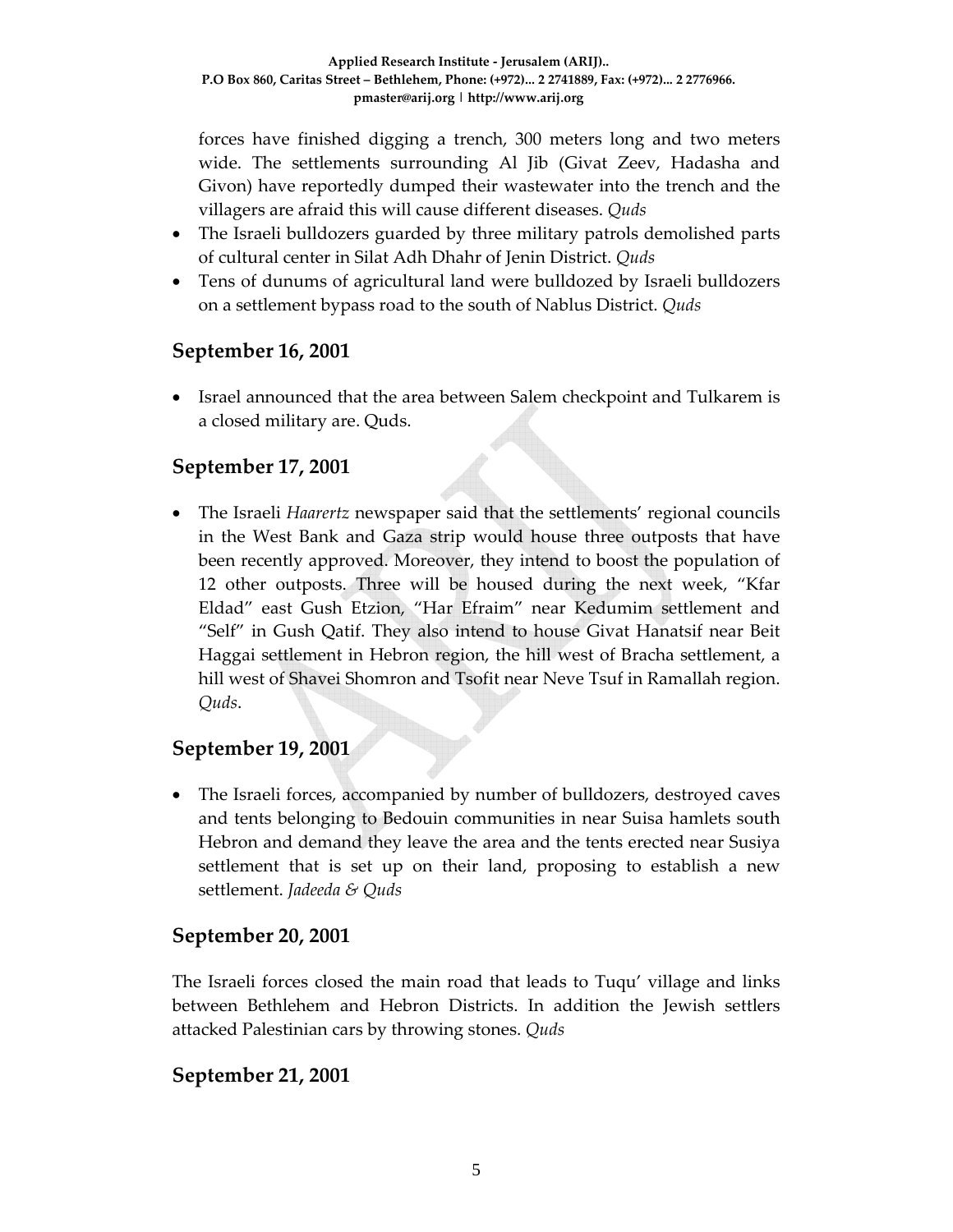- The Israeli forces closed many entrances of Al Jalazun Palestinian refugee camp in Ramallah District. Eyewitnesses said that the Israeli bulldozers dug many trenches from the northern part of the refugee camp on Ramallah –Jerusalem Main road, and damaged the main water network. Moreover, in Bethlehem District the Israeli bulldozers destroyed wide agricultural land that are cultivated with olive trees along the main road which include "Albaq'a" area as Tuqu' mayor mentioned. *Quds*
- In Salfit District, the Israeli army occupied Shawki Abu Bakerk's house from Marda village and transformed it into a military barrack. *Jadeeda*

#### **September 22, 2001**

- The Israeli authorities paved road that links Dirban settlement outpost and Avnei Hefetz settlement with the bypass road. The Israeli army also erected a checkpoint in the main road of Baqa Ash Sharqiya village, which links Baqa Al Gharbiya village to Jenin*. Quds*
- In Tubas District the Israeli bulldozers started expanding a trench eightmeter deep, 25 km long, and surrounded it with three-meter high earth mounds in Tammun village. Moreover the Israeli army stormed Al Khader and Sakariya villages and set up watchtowers on a number of Palestinian roofs. They also captured a house that was still under construction and transformed it into a military barracks in Sakariya village of Bethlehem District. *Jadeeda*

#### **September 23, 2001**

- The Jewish settlers, backed by Israeli bulldozers and soldiers, uprooted and bulldozed more than 20 dunums of land cultivated with olive and citrus trees from Sanniriya and 'Azzun 'Atma villages, which are, located east Oranit settlement (which is setup on the villagers' land) in Qalqiliya District .the owners of these land:
	- Ibrahim Etmawi
	- Musa Mahmoud Odeh
	- Abed Al Karim Odeh
	- Kamel Al Sheikh
	- Ahmad Al Sheikh
	- Khaled Ahmad Al Shiekh*. Jadeeda & PIC*
- According to eyewitnesses, the Israeli bulldozers started closing track and secondary roads, which lead to Shufa village in Tulkarem District, and as a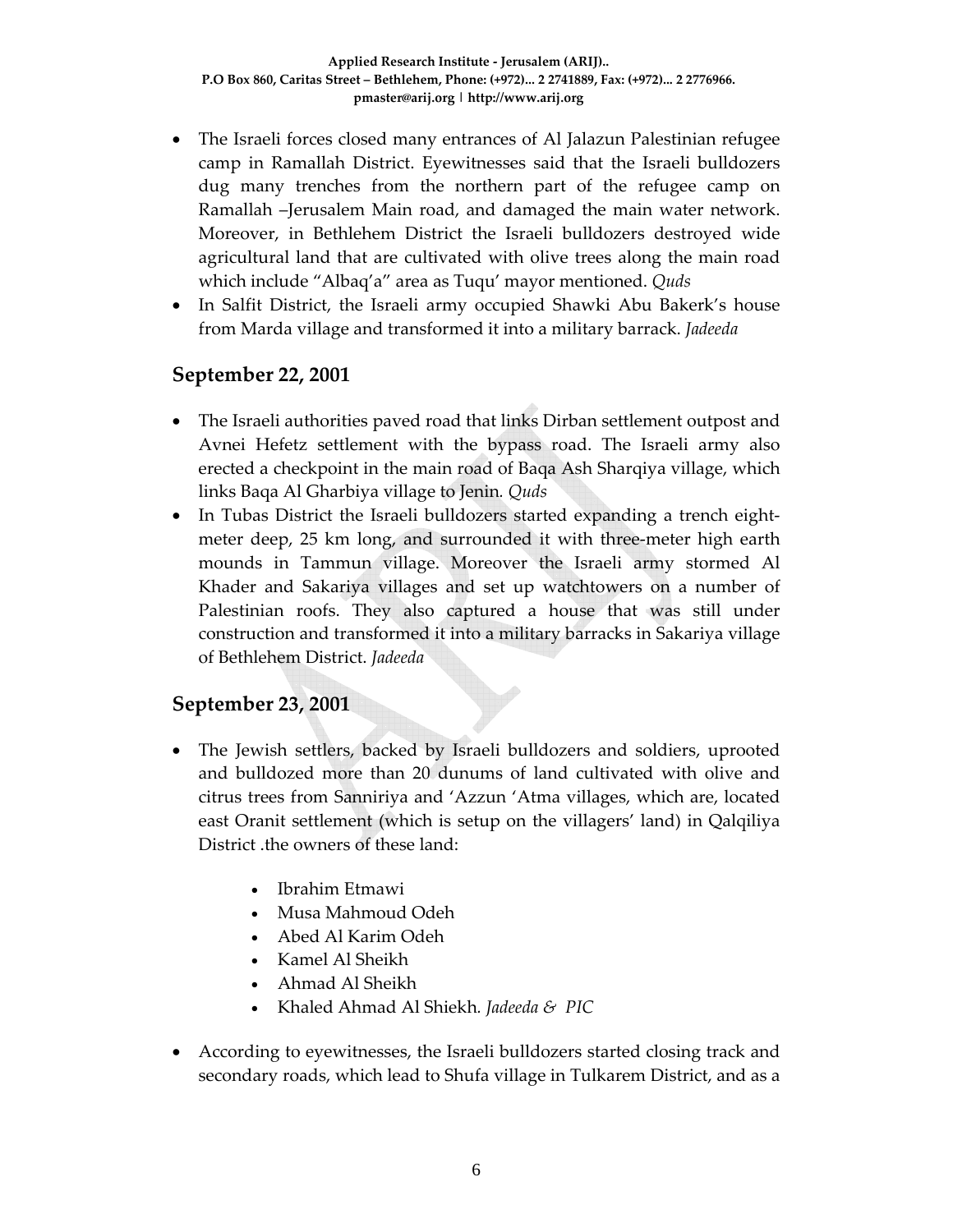result they damaged a number of greenhouses belonging to the farmer Anwar Fathi Odeh. *Quds* 

- Hebron District, the Israeli bulldozers guarded by tanks, bulldozed hundreds of dunums in Al Baqa' area and uprooted the trees belonging to Al Jaber family. Also the Israeli army imposed a siege on the area and prevented the landowners from entry. Moreover, Israeli bulldozers, accompanied by military forces, destroyed scores of dunums agricultural land cultivated with olive and citrus trees in Sannirya village of Qaqiliya District nearby Oranit settlement. *Jadeeda* & *Quds*
- Palestinian sources said that the Israeli Estate department in the ministry of infrastructure hired a surveying company to screen the West Bank for plots of land for expansion of settlements; namely Efrat, Ariel, and Maale Adumim. *Quds*

## **September 25, 2001**

- The Israeli bulldozers demolished a Palestinian house belonging to Issa Abu Alkabash in As Samu' village of Hebron District. They also destroyed a number of water wells and barracks, under the pretext of not having permits. Afterwards the bulldozers uprooted scores of olive trees in the south of the village. *Quds*
- The Israeli forces demolished eight barracks and the tents, which are erected next to Jerusalem –Jericho road that belong to Al Karshaneh tribe. Moreover a number of Jewish settlers attacked properties of Al Kaabneh Bedouins north Jericho city and burned large quantities of forage. *Jadeeda & Quds*

## **September 27, 2001**

• The Israeli authorities started work on a 'light' railway track in Al Musrara neighborhood near the Damascus gate, east Jerusalem. The plan is to establish a train station, which will begin from west Jerusalem passing through Damascus gate towards Al Shiekh Jarah area. The land expropriated belongs to 'Aqil family and the electricity company. The track will go to Shufat where 15 dunums will be confiscated, and then the track heads to Pisgat Zeev and Neve Yaacov settlements. *Quds*

## **September 28, 2001**

• In Nablus District tens of Jewish settlers from Sde Elihahu and Mehola settlements attacked the Palestinian villagers' agricultural land and their properties in Bardala village, which is close to Tubas town. They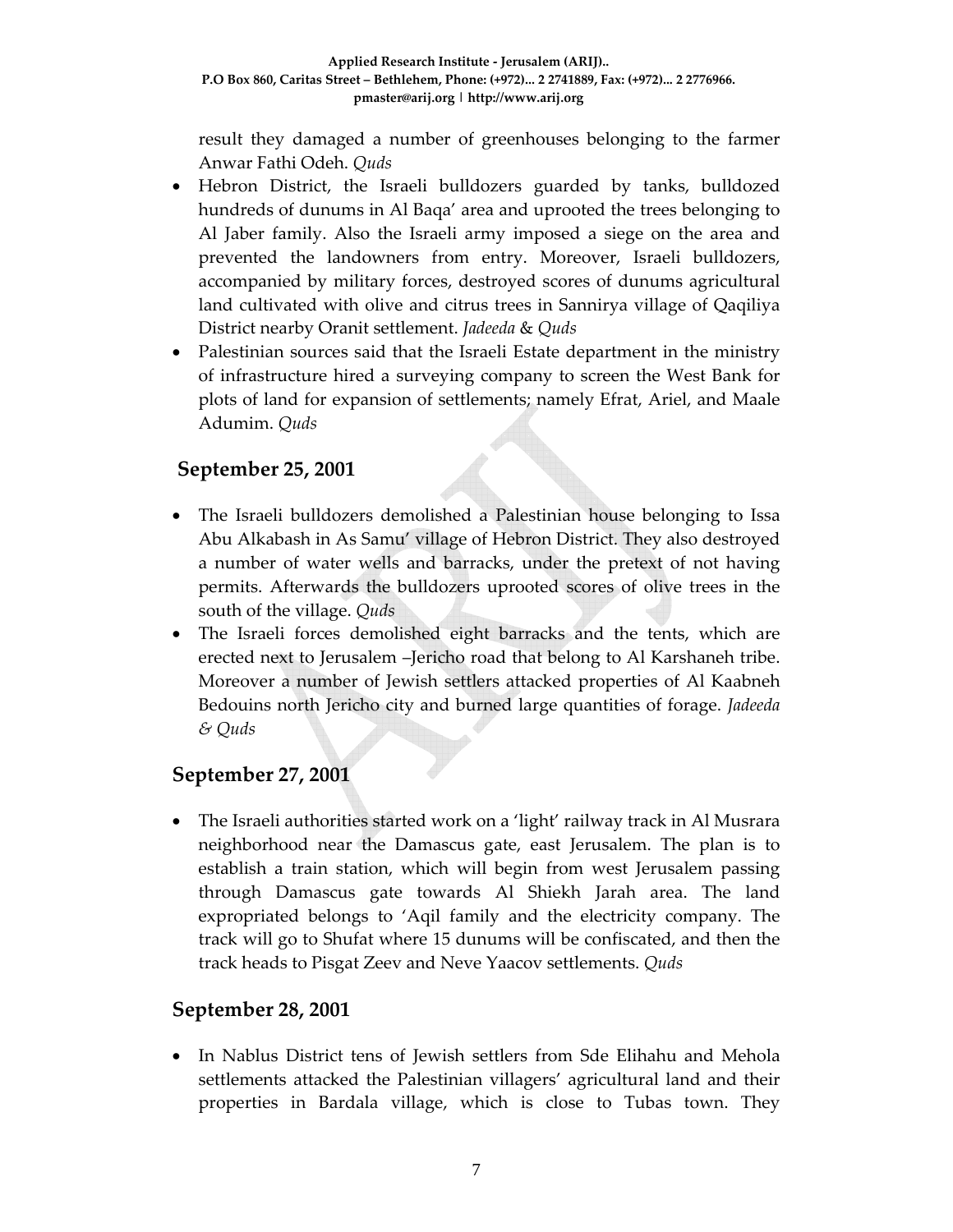bulldozed scores of dunums of agricultural land cultivated with vegetables and smashed a number of greenhouses as well as attacking a number of Palestinian farmers .the villagers pointed that the Israeli soldiers closed the region and announced it as a closed military area. *Jadeeda, Quds & JPost*

## **September 29, 2001**

- The Israeli army set fire to olive trees in Ijnisinya village north Nablus City. Eyewitnesses mentioned that the soldiers burned olive field located near the village bypass road. Furthermore, the Israeli bulldozers leveled an agricultural land that is close to Enav settlement east Tulkarem in Al Kanesa, Diab, Abu luqa ad Abu Saleh hamlets. They also uprooted trees and constructed a long road inside this land which area estimated on more than 500 dunums and belong to Muhamad Omar, Kamal Yusef, Abed al Rahman Juma and Abed Al Hamid, all of them from Beit lid village. *Quds*
- Scores of Alfei Menashe and Tsofim settlers in Qalqilya District burned green houses and agricultural nurslings owned by Palestinian farmers. *Quds*
- The Israeli radio mentioned that the Israeli soldiers take over Palestinian house and transformed it into military post in Bani Na'im village of Hebron District. Additionally, captured two other houses in the heart of Hebron near the line between Israeli control area and Palestinian control area. *Quds*

## **September 30, 2001**

- In Qalqilyah District the Israeli bulldozers, under the protection of Israeli forces, destroyed a land cultivated with olive trees and fruitful citrus trees estimated tens of dunums also ruined the agricultural water pipes that belong to Ahmad Khalil Burham's sons and Muhamad sa'id Burham sons. Moreover the Jewish settlers burned greenhouses cultivated with vegetables and belong to Ali Mohamad Burham. *Quds*
- The monthly report is an overview of events that have been reported by field workers and \ or by one or more of the following sources: Al-Ayyam, Al‐Quds, Alhayat Al Jadeeda, Ha'aretz, Jerusalem Post, Ministry of Information (MoI) and Palestinian Information Center (PIC). The text is not quoted directly from the sources but is edited for size and clarity.